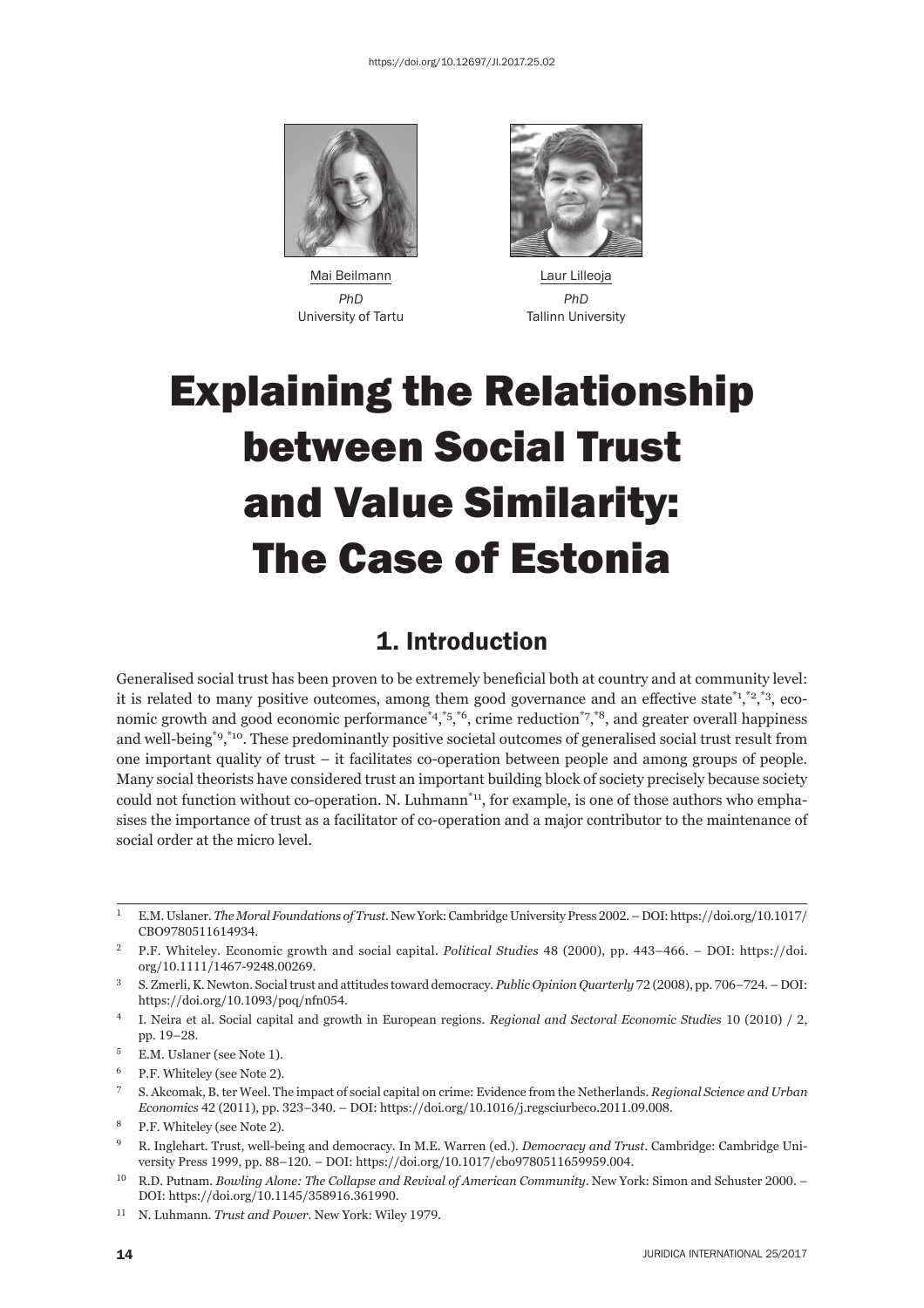Generalised social trust can be defined as the willingness to trust others, even total strangers, without the expectation that they will immediately reciprocate that trust or favour<sup>\*12</sup>,<sup>\*13</sup>, or a belief that others will not deliberately cheat or harm us as long as they can avoid doing so\*14. Therefore, generalised social trust is foremost a social norm that we learn from our environment: some people become trusting because they experience trustworthy behaviour in their day-to-day life, whereas others, because they live in communities where it is not reasonable to trust others, learn not to trust other people<sup>\*15</sup>,<sup>\*16</sup>,<sup>\*17</sup>. Indeed, it would even be stupid to trust generalised others in places where the levels of generalised social trust are low, since anyone who tries to co-operate in a society lacking social trust will simply be exploited<sup>\*18</sup>. Therefore, it seems that the existence of community- or country-level generalised social trust is a prerequisite for individual-level generalised social trust.

When one considers the extremely positive outcomes from generalised social trust, a question logically follows: why is there more generalised social trust in some societies than in others? Modernisation\*<sup>19</sup>, democracy<sup>\*20</sup>, an accordant high level of political rights and civil liberties, social and economic equality<sup>\*21</sup>,<sup>\*22</sup>,<sup>\*23</sup>,<sup>\*24</sup>,<sup>\*25</sup>,<sup>\*26</sup>, a strong universalistic welfare state\*27,\*28, a trustworthy state and good governance\*29,\*30,\*31,\*32,\*33, low corruption in the legal system<sup>\*34</sup>,<sup>\*35</sup>,<sup>\*36</sup>, ethnic homogeneity<sup>\*37</sup>,<sup>\*38</sup>, a Protestant tradition<sup>\*39</sup>,<sup>\*40</sup>,<sup>\*41</sup>, individualistic

 $^{19}$  K. Newton (see Note 15).

ɳɱ D. Stolle. The sources of social capital. In M. Hooghe, D. Stolle (eds). *Generating Social Capital: Civil Society and Institutions in Comparative Perspective*. New York: Palgrave Macmillan 2003. – DOI: https://doi.org/10.1057/9781403979544 2.

- C. Bjornskov. Determinants of generalized trust: A cross-country comparison. *Public Choice* 130 (2007), pp. 1-21. DOI: https://doi.org/10.1007/s11127-006-9069-1.
- <sup>22</sup> H. Jordahl. Economic inequality. In G.T. Svendsen, G.L.H. Svendsen (eds). *Handbook of Social Capital: The Troika of Sociology, Political Science and Economics*. Cheltenham, Northampton: Edward Elgar 2009, pp. 323–336. – DOI: https://doi.org/ 10.4337/9781848447486.00031.
- ɳɴ K. Neller. Explaining social trust: What makes people trust their fellow citizens. In H. Meulemann (ed.). *Social Capital in Europe: Similarity of Countries and Diversity of People? Multi-level Analyses of the European Social Survey 2002. Leiden,* Netherlands; Boston: Brill 2008, pp. 103-133. - DOI: https://doi.org/10.1163/ej.9789004163621.i-328.23.

- $25$  D. Stolle (see Note 20).
- <sup>26</sup> E.M. Uslaner (see Note 1).
- <sup>27</sup> B. Rothstein, D. Stolle. Social capital, impartiality, and the welfare state: An institutional approach. In M. Hooghe, D. Stolle (eds). *Generating Social Capital: Civil Society and Institutions in Comparative Perspective*. Basingstoke: Palgrave Macmillan 2003, pp. 191-209. – DOI: https://doi.org/10.1057/9781403979544\_10.
- $28$  D. Stolle (see Note 20).
- <sup>29</sup> K. Neller (see Note 23).
- $30$  K. Newton (see Note 15).
- $31$  B. Rothstein (see Note 17).
- <sup>32</sup> B. Rothstein, D. Stolle (see Note 27).
- <sup>33</sup> D. Stolle (see Note 20).
- <sup>34</sup> B. Rothstein (see Note 17).
- <sup>35</sup> B. Rothstein, D. Stolle (see Note 27).
- <sup>36</sup> E.M. Uslaner (see Note 1).
- <sup>37</sup> C. Bjornskov (see Note 21).
- <sup>38</sup> K. Newton (see Note 15).
- <sup>39</sup> C. Bjornskov (see Note 21).
- <sup>40</sup> K. Neller (see Note 23).
- <sup>41</sup> K. Newton (see Note 15).

 $12$  R.D. Putnam (see Note 10).

<sup>&</sup>lt;sup>13</sup> P.F. Whiteley (see Note 2).

ɲɵ J. Delhey, K. Newton. Predicting cross-national levels of social trust: Global pattern or Nordic exceptionalism? *European Sociological Review* 21 (2005), pp. 311–327. – DOI: https://doi.org/10.1093/esr/jci022.

K. Newton. Social trust: Individual and cross-national approaches. *Portuguese Journal of Social Science* 3 (2004), pp.  $15-35. - DOI: [https://doi.org/10.1386/pjss.3.1.15/0.](https://doi.org/10.1386/pjss.3.1.15/0)$ 

E. Ostrom, T.K. Ahn. The meaning of social capital and its link to collective action. In G.T. Svendsen, G.L.H. Svendsen (eds). *Handbook of Social Capital: The Troika of Sociology, Political Science and Economics*. Cheltenham, Northampton: Edward Elgar 2009, pp. 17-35. - DOI: https://doi.org/10.4337/9781848447486.00008.

<sup>&</sup>lt;sup>17</sup> B. Rothstein. *Social Traps and the Problem of Trust*. Cambridge: Cambridge University Press 2005. – DOI: https://doi. org/10.1017/CBO9780511490323.

<sup>&</sup>lt;sup>18</sup> P.F. Whiteley (see Note 2).

 $24$  K. Newton (see Note 15).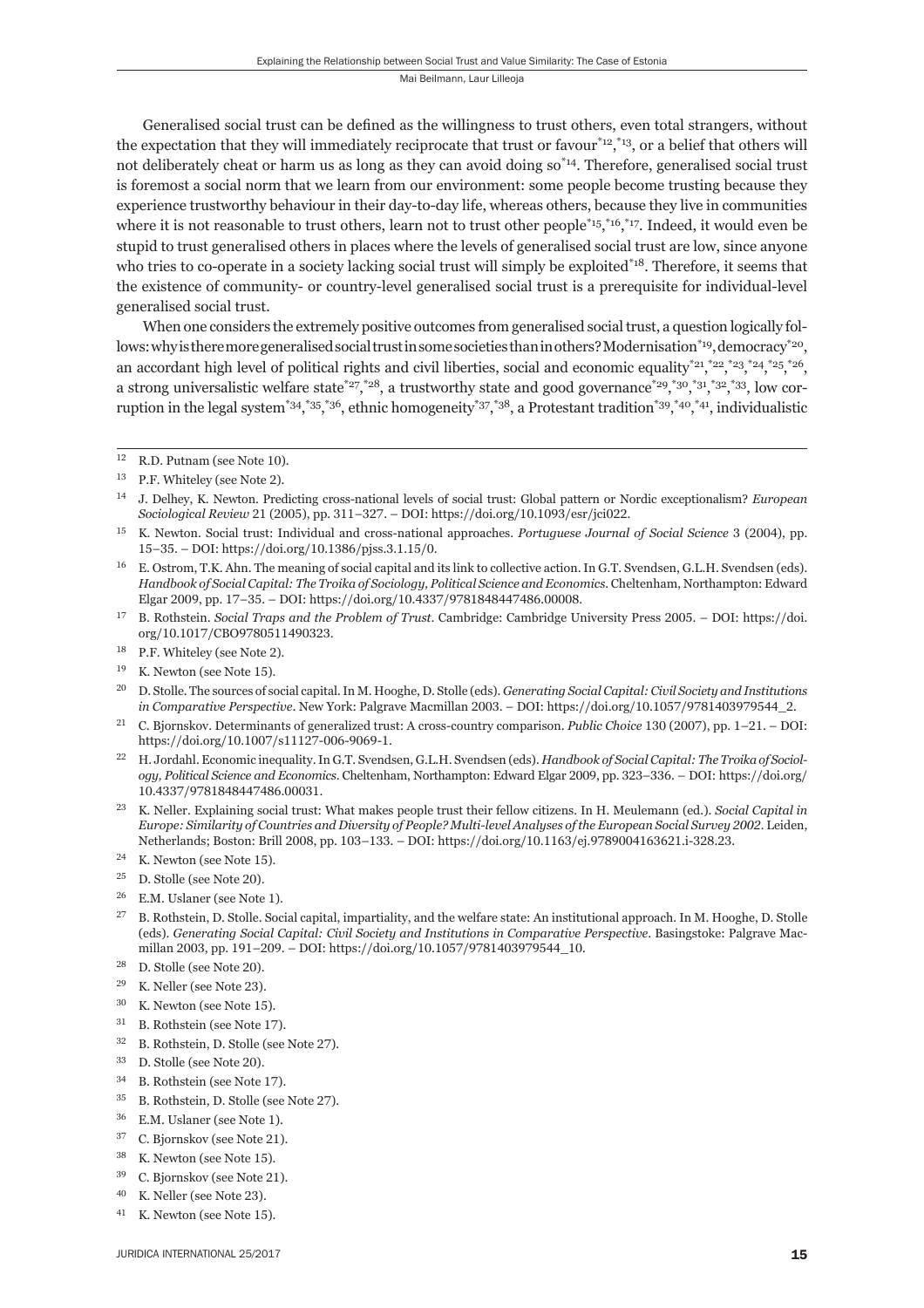values<sup>\*42</sup>,<sup>\*43</sup>,\*45,\*45,\*46, and value similarity<sup>\*47,\*48</sup>,\*49 have all been found to be important factors for generating high levels of social trust at country and community level. However, one should not overlook the individual-level differences in levels of generalised social trust within societies, because groups within a given society may differ substantially from each other. Therefore, it is important to consider micro-level predictors of generalised social trust as well, and there is evidence that at the individual level of generalised social trust is influenced by a wide range of socio-economic and contextual factors: income, education, age, and many others<sup>\*50</sup>,<sup>\*51</sup>,<sup>\*52</sup>,<sup>\*53</sup>.

In this article, we explore the relationship between social trust and value similarity further. There is growing evidence that value similarity may foster generalised social trust in society\*<sup>54</sup>,\*55. Similarly to M. Siegrist and colleagues\*56, K. Newton\*57 claims that it is easier to trust other people in homogenous societies wherein people know that others share largely similar interests and values. Furthermore, individuals benefit from holding values similar to those of their reference groups because people are likely to experience a sense of well-being when they emphasise the values that prevail in their environment\*58.

Because the theorising and some previous findings suggest that people find it easier to trust total strangers if holding the same values as the prevailing values in the relevant society or community, M. Beilmann and L. Lilleoja\*59 tested whether value similarity indeed fosters generalised social trust in society. There was found to be a stronger positive relationship between value similarity and generalised social trust in countries that have high generalised social trust levels, while in countries with very low levels of generalised social trust the congruity of personal value structure with the country-level value structure tends to be coupled with individuals' lower trustfulness. As generalised social trust is inversely related to perceived corruption\*60, it is not surprising that there is also a strong country-level relationship between, on one hand, corruption perceptions levels and, on the other, the amount of correlation between generalised social trust and value similarity (see Figure 1).

- ɶɴ R.D. Putnam. *Democracies in Flux: The Evolution of Social Capital in Contemporary Society*. New York: Oxford University Press 2002. – DOI: https://doi.org/10.1093/0195150899.001.0001.
- <sup>54</sup> M. Beilmann, L. Lilleoja (see Note 47).
- <sup>55</sup> M. Siegrist et al. (see Note 49).

<sup>57</sup> K. Newton (see Note 15).

J. Allik, A. Realo. Individualism-collectivism and social capital. *Journal of Cross-Cultural Psychology* 35 (2004), pp. 29-49. -DOI: https://doi.org/10.1177/0022022103260381.

ɵɴ G. Hofstede. *Culture's Consequences: Comparing Values, Behaviors, Institutions and Organizations across Nations*, Vol. 2. Beverly Hills, California: Sage 2001.

ɵɵ A. Realo et al. Radius of trust: Social capital in relation to familism and institutional collectivism. *Journal of Cross-Cultural*  Psychology 39 (2008), pp. 447-462. – DOI: https://doi.org/10.1177/0022022108318096.

ɵɶ A. Realo, J. Allik. On the relationship between social capital and individualism–collectivism. *Social and Personality Psychology Compass* 3 (2009), pp. 1–16. – DOI: https://doi.org/10.1111/j.1751-9004.2009.00226.x.

<sup>&</sup>lt;sup>46</sup> E.M. Uslaner (see Note 1).

<sup>&</sup>lt;sup>47</sup> M. Beilmann, L. Lilleoja. Social trust and value similarity: The relationship between social trust and human values in Europe. *Studies of Transition States and Societies*  $7$  (2015) / 2, pp. 19-30.

K. Newton (see Note 15).

<sup>&</sup>lt;sup>49</sup> M. Siegrist et al. Salient value similarity, social trust, and risk/benefit perception. *Risk Analysis* 20 (2000), pp. 353–362. – DOI: https://doi.org/10.1111/0272-4332.203034.

ɶɱ M. Hooghe et al. The cognitive basis of trust: The relationship between education, cognitive ability, and generalized and political trust. *Intelligence* 40 (2012), pp. 604–613. – DOI: https://doi.org/10.1016/j.intell.2012.08.006.

 $51$  K. Neller (see Note 23).

 $52$  R.D. Putnam (see Note 10).

ɶɷ *Ibid*.

<sup>&</sup>lt;sup>58</sup> L. Sagiv, S. Schwartz. Value priorities and subjective well-being: Direct relations and congruity effects. *European Journal of Social Psychology* 30 (2000), pp. 177-198. - DOI: https://doi.org/10.1002/(sici)1099-0992(200003/04)30:2<177::aidejsp982>3.0.co;2-z.

<sup>&</sup>lt;sup>59</sup> M. Beilmann, L. Lilleoja (see Note 47).

<sup>&</sup>lt;sup>60</sup> E.M. Uslaner (see Note 1).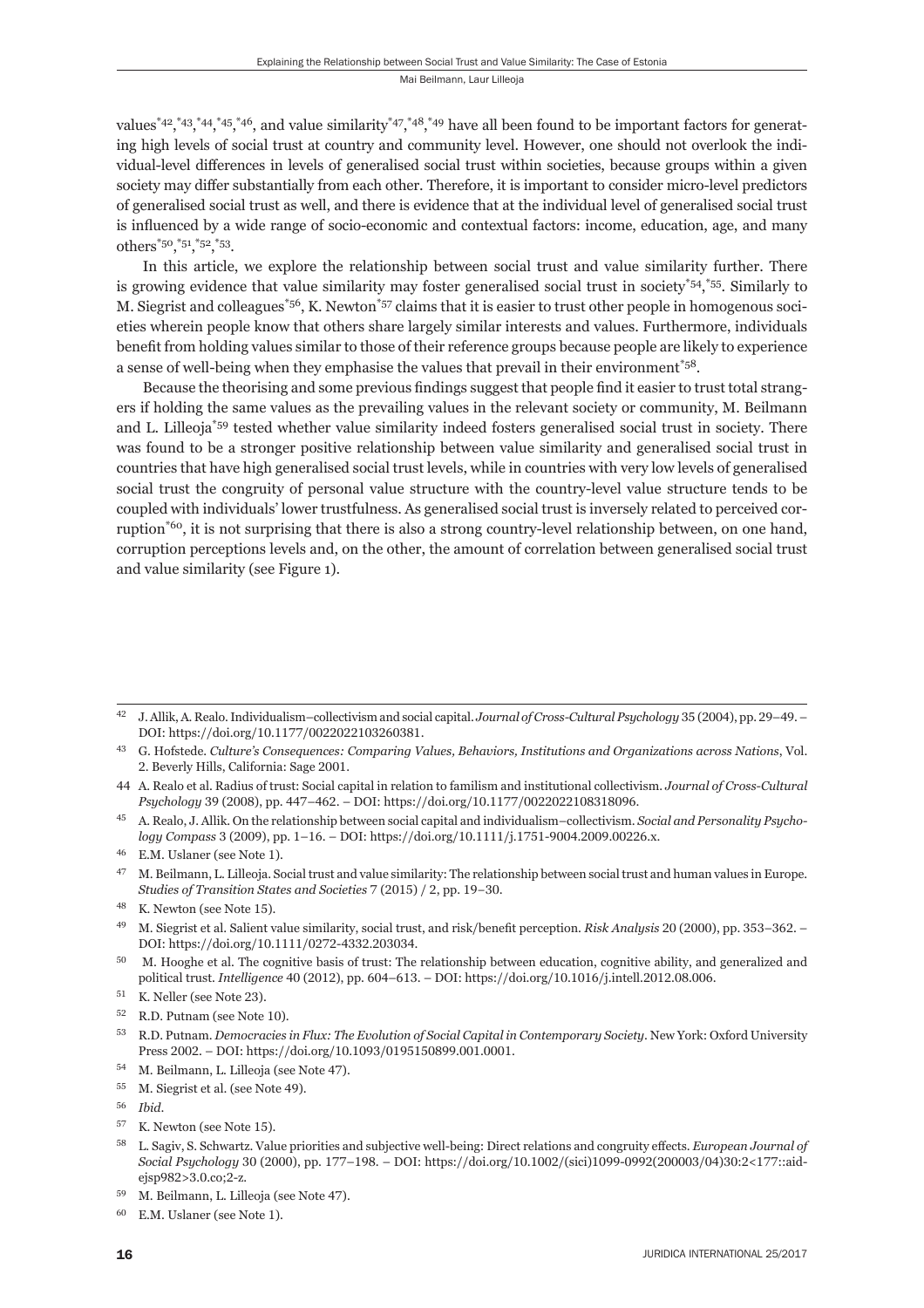



**Figure 1. Correlation of generalised social trust and value similarity across countries, plotted against the overall perception of corruption.**

Value similarity is more important in generating individual-level generalised social trust in countries where the overall levels of generalised social trust are higher and perceived amounts of corruption are lower. With this article, we aim to test which meso-level indicators could explain this relationship in Estonia, which belongs to the group of countries wherein generalised social trust is high. To this end, we analyse for which groups in Estonian society value similarity is more important in creation of generalised social trust.

## 2. Method

#### 2.1. The data

European Social Survey data from round 7 that were collected in Estonia in 2014 were used for this research. The European Social Survey, or ESS<sup>\*61</sup>, is an academically driven social survey to map long-term attitudinal and behavioural changes in more than 20 European countries. The ESS provides comparable data for nationally representative samples collected to the highest methodological standards across countries. Answers on generalised social trust and human values were available from 2,051 respondents in Estonia, with females accounting for 59% of participants. Around 63% of the respondents were Estonian-speakers and 37% Russian-speakers. On average, the respondents were 50.3 years old (SD = 19.08) and had completed 13.2 years of full-time education (SD = 3.38). Hence, the survey was representative of all persons aged 16 and over (with no upper age limit) residing in private households. The sample was selected by strict random probability methods at every stage, and respondents were interviewed face-to-face.

Our Social Trust Index was composed of three indicators:

- (1) Trust: 'Would you say that most people can be trusted, or that you can't be too careful in dealing with people?' ( $o = You can't be too careful' ... 10 = 'Most people can be trusted')$
- (2) Honesty: 'Do you think that most people would try to take advantage of you if they got the chance, or would they try to be fair?' ( $o = 'Most$  people would try to take advantage of me' ...  $io = 'Most$ people would try to be fair')
- (3) Helpfulness: 'Would you say that most of the time people try to be helpful, or that they are mostly looking out for themselves?' (o = 'People mostly look out for themselves' ... 10 = 'People mostly try to be helpful')

<sup>&</sup>lt;sup>61</sup> See http://www.europeansocialsurvey.org/.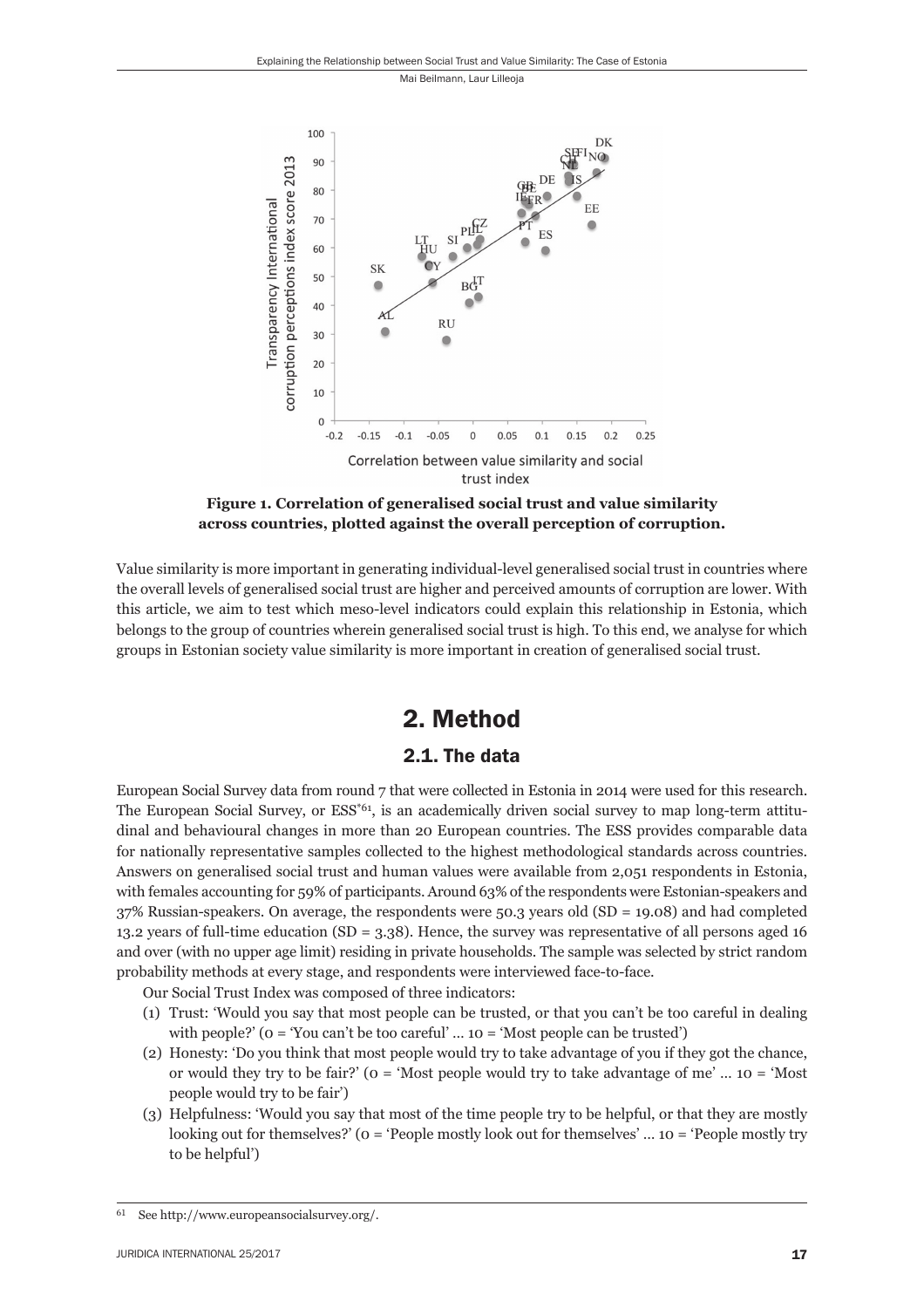The index computed was based on the average of the standardised scores for these items. The overall standardised alpha of the three-item measure was 0.74, with an average inter-item correlation of 0.589.

## 2.2. Measurement of value similarity

Our conceptualisation and measurement of value similarity relies on S.H. Schwartz's $*62$  conceptualisation of human values. Schwartz has defined values as desirable, trans-situational goals, varying in importance in serving as guiding principles in people's lives. According to his original theory, each individual value in any culture is locatable with respect to 10 universal, motivationally distinct basic values – **hedonism, stimulation, self-direction, security, universalism, benevolence, conformity, tradition, power, and achievement** –which, on the basis of their interrelationships, form a universal circular structure. Similar value types are close to each other, and conflicting values appear on opposite sides of the circle. Pursuing one type of value always results in conflict with types of values opposite it<sup>\*63</sup>.

Human values can be measured by means of Schwartz's portrait value questionnaire (PVQ-21), which consists of 21 indicators. To assess the similarity of individuals' value preferences with the central value profile of Estonian society, an individual-level value similarity measure was created in line with the procedure of Beilmann and Lilleoja<sup>\*64</sup>. For each individual, rank order values for all 21 value indicators were estimated, and correlations with the value hierarchy were then determined, on the basis of the average scores for the Estonian population. The Spearman correlation coefficient for each calculation was used as a value similarity measure for each respondent.

### 2.3. Other variables

Our Index of Trust in Institutions was computed as a composite score based on the two indicators 'trust in police' and 'trust in the legal system' (0 = 'Do not trust the institution at all' … 10 = 'Completely trust the institution'). Feelings about income were measured on a four-point scale (1 = 'Living comfortably on present income';  $2 = 'Coping on present income'; 3 = 'Living with difficulty on present income'; 4 = 'Living with$ great difficulty on present income').

## 3. Results

Table 1 presents standardised regression coefficients from multiple regression analyses, with generalised social trust as the dependent variable and trust in institutions, the language spoken in the home, the overall feeling about the income, age, gender, individual-level value similarity, and years of education as independent variables.

| Trust in institutions              | $0.32***$  |
|------------------------------------|------------|
| Home language $(1 = EST; 2 = RUS)$ | $-0.12***$ |
| Feeling about the income           | $-0.12***$ |
| Age                                | $0.08***$  |
| Gender $(1 = male; 2 = female)$    | $0.06**$   |
| Value similarity                   | $0.06*$    |
| Years of education                 | $0.05*$    |
| Adjusted $R^2$                     | 0.18       |
|                                    |            |

#### **Table 1: Standardised regression coeffi cients (dependent variable: generalised social trust)**

\*\*\* *p* < .001, \*\* *p* < .01, \* *p* < .05

 $62$  S.H. Schwartz. Universals in the content and structure of values: Theoretical advances and empirical tests in 20 countries. In M. Zanna (ed.). *Advances in Experimental Social Psychology (25)*. New York: Academic Press 1992, pp. 1–65. – DOI: https://doi.org/10.1016/s0065-2601(08)60281-6.

<sup>63</sup> S.H. Schwartz. Are there universal aspects in the structure and contents of human values? *Journal of Social Issues* 50 (1994), pp. 19-45. – DOI: https://doi.org/10.1111/j.1540-4560.1994.tb01196.x.

<sup>&</sup>lt;sup>64</sup> M. Beilmann, L. Lilleoja (see Note 47).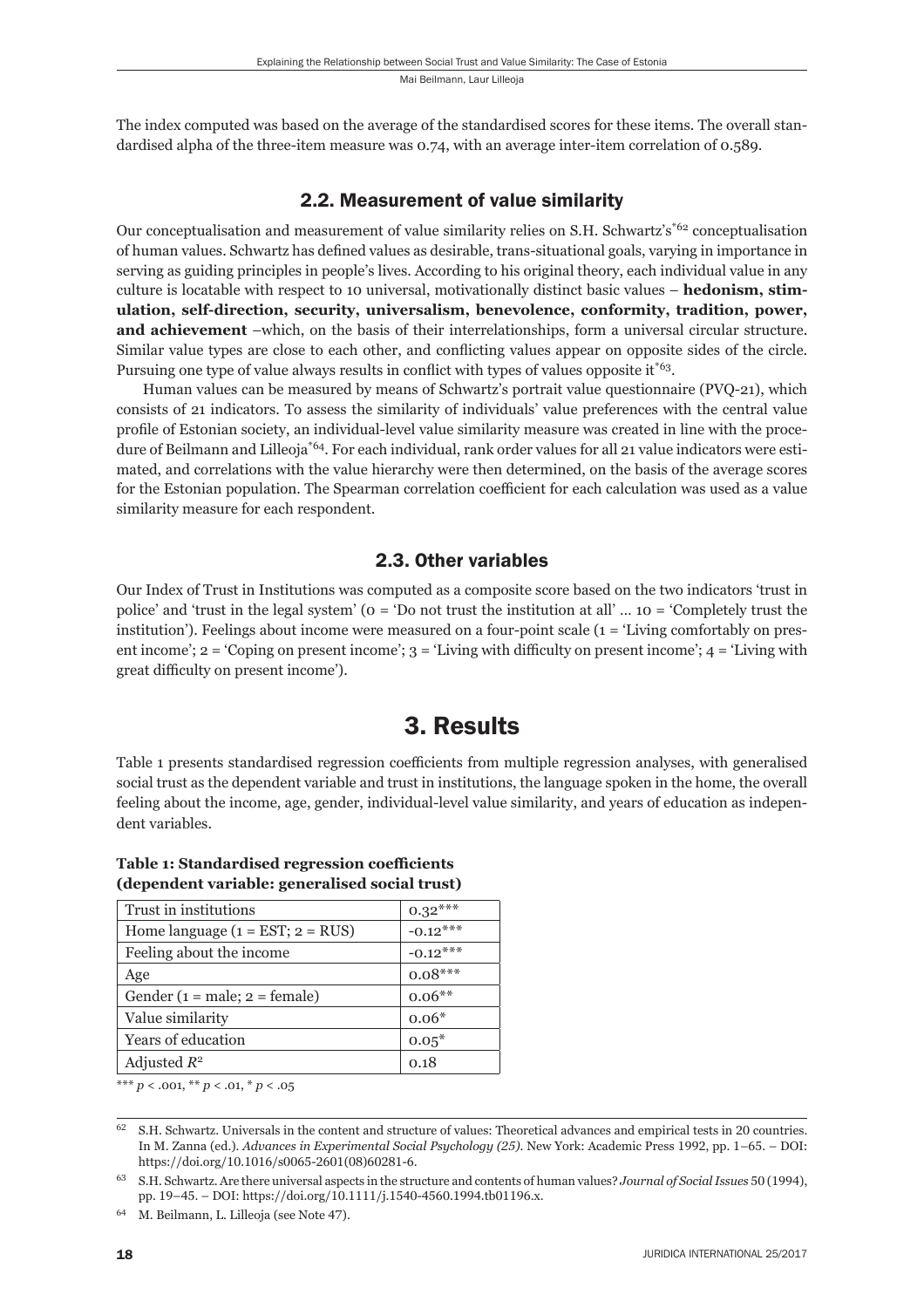All of the factors tested have a significant relationship with generalised social trust. In line with expectations, the strongest predictor for generalised social trust was the level of confidence held by an individual in the legal institutions (the police and the legal system). In an Estonian context, generalised social trust differs with ethnic group – the Estonian-speaking majority tend to be more trusting than the Russian-speaking minority. People who feel economically secure report higher levels of generalised social trust than do people who are finding it difficult to cope with the present income. The effect of age on generalised social trust is positive; that is, older residents tend to be more trusting. The same is true of women and highly educated respondents. When all of the named variables are included in the model, there exists also a significant effect of value similarity, which means that, irrespective of their socio-economic background, Estonian residents whose value schemes are more similar to the country-level value structure are more trusting.

To depict the effect of value similarity on trustfulness in more detail, the next image (Figure 2) illustrates levels of generalised social trust across the main differentiators – ethnicity and economic coping – while comparing individuals on the basis of the congruity of their personal value structure with the Estonian general value structure.



**Figure 2. Generalised social trust in relation to ethnicity, feelings about income, and value similarity**\*65**, where EE = 'Estonian-speakers', RU = 'Russian-speakers', 1 = 'Living comfortably on present income', 2 = 'Coping on present income', 3 = 'Living with diffi culty on present income', and 4 = 'Living with great diffi culty on present income'.**

Among Estonian-speakers, the trends are very clear – throughout each economic group, the respondents with greater value similarity are, on average, more trusting than those with less value congruity. At the same time, better economic coping is systematically associated with a higher level of generalised social trust.

In general, the Russian-speakers tend to be less trusting than Estonian-speakers, and for them economic welfare and generalised social trust do not show a linear relationship. In terms of economic coping, the most trusting Russian-speakers are those who 'cope' on the present income, whereas individuals who are living comfortably on the present income show a level of generalised social trust similar to that of those who find it difficult to cope with the present income. In a similarity to the ethnic majority, the least trusting are those Russian-speakers for whom coping with the present income is very difficult.

As for value similarity, the least trusting Russian-speakers are the ones with low value congruity and the economically least successful respondents. High value congruity corresponds to a higher level of generalised trust among poorly coping Russian-speakers, but an equivalent relationship is not so clear among economically more successful ones.

 $^{65}$  Aggregated value-similarity measure: high = corr. of 0.71 to 1, mid = corr. of 0.41 to 0.7, low = corr. of 0.4 or less.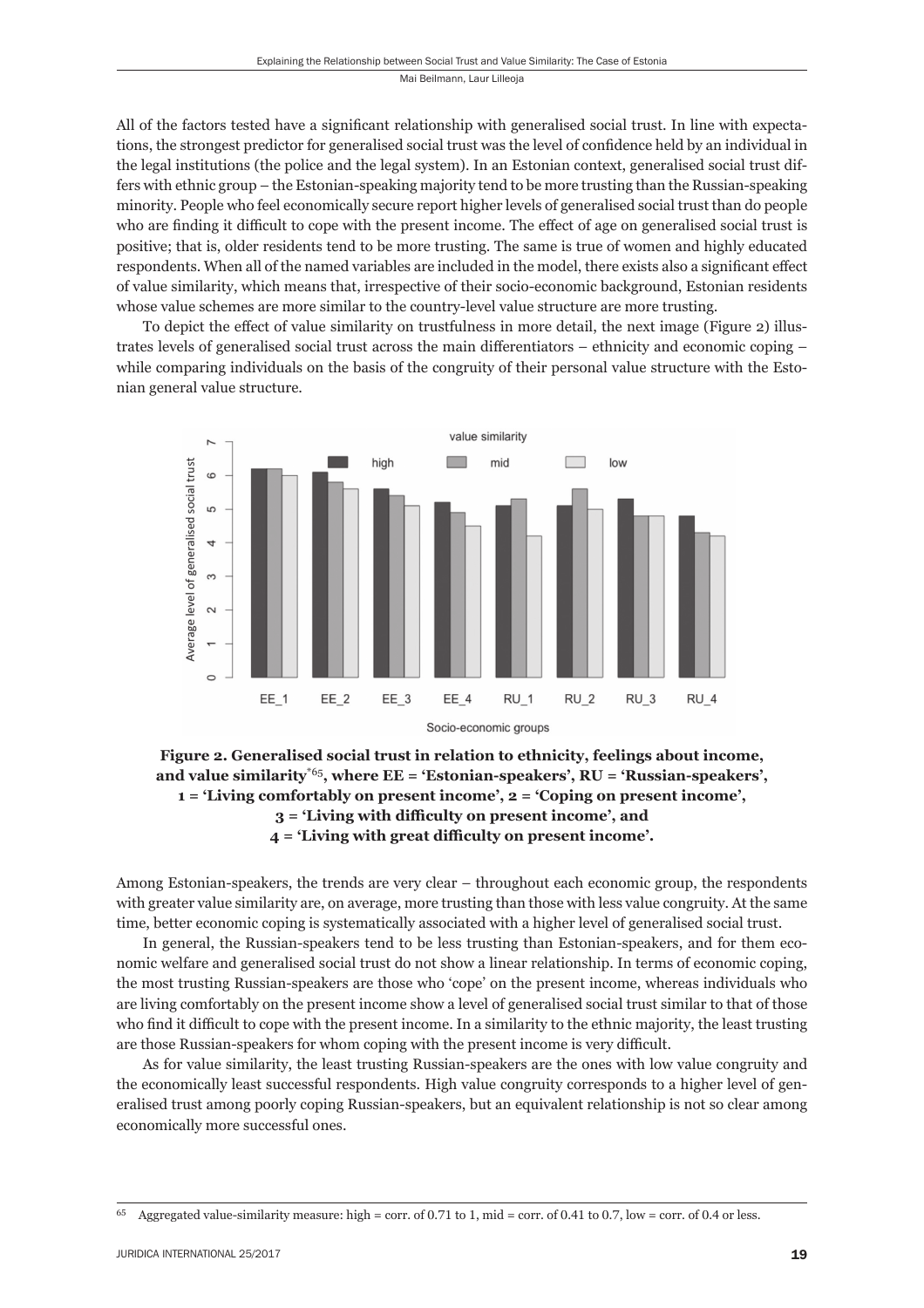## 4. Discussion and conclusions

It has been claimed that people tend to trust those who are more like them and who share similar values\*66, \*67. Recent results indicate that this is indeed true in high-trust societies but not in countries where overall generalised social trust is low\*68. With this article, we aimed to go further toward explaining the relationship between value similarity and generalised social trust on meso level, using Estonia as an example.

Our results suggest that when one controls for differences in socio-economic factors, value similarity remains a significant factor fostering generalised social trust in Estonian society. However, its direct effect is relatively low in comparison with predictors such as trust in the institutions considered, economic wellbeing, and ethnicity. When we analysed value similarity in the context of these last two variables, some substantive differentiation appeared. There exists a very clear positive relationship between value similarity and generalised social trust among the Estonian-speaking majority but not among the Russian-speaking minority. On one hand, this could be explained by the cultural differences, but when one considers economic circumstances too, these results seem to mirror the problems related to social cohesion. Social and economic equality have been found to be important factors for generating social trust\*69,\*70,\*71,\*72,\*73,\*74, and it seems that the economic problems facing the Russian-speaking minority in Estonia affect their trust in other people more strongly than such problems influence their Estonian-speaking counterparts. If we take into account that generalised social trust is strongly related to trust in state institutions, it seems plausible that the Russian-speaking minority's distrust in state institutions leaves them less trusting of people in general. In that connection, we have to consider differences in culture and in the resulting expectations that the ethnic majority and minority have for state institutions. P. Ehin and L. Talving\*75 have demonstrated that Estonian- and Russian-speaking people in Estonia have rather different expectations with regard to the functioning of democracy in the country. Estonian-speakers' expectations are related mainly to aspects of procedural justice, while Russian-speakers see social justice much more often as a crucial part of well-functioning democracy. Because expectations of the state taking care of the social and economic welfare of its citizens are an important issue for many members of the Russian-speaking minority, there may result lower rates of trust in state institutions that have fallen short of their hopes for more social and economic justice, and low trust in these institutions could, in turn, result in lower levels of generalised social trust.

In consideration of the most important predictor of generalised social trust, the relationship between generalised social trust and institutional trust is not surprising, because a trustworthy state and good governance" $76, "77, "78, "79, "80 and, secondly, low corruption in the legal system  $"81, "82, "83 are found to be impor$$ tant factors for creating high levels of generalised social trust at country and community level. B. Rothstein\*84 has advanced the idea that trustworthy state institutions – especially non-political state institutions

- <sup>68</sup> M. Beilmann, L. Lilleoja (see Note 47).
- <sup>69</sup> C. Bjornskov (see Note 21).
- <sup>70</sup> H. Jordahl (see Note 22).
- $71$  K. Neller (see Note 23).
- <sup>72</sup> K. Newton (see Note 15).
- $73$  D. Stolle (see Note 20).
- <sup>74</sup> E.M. Uslaner (see Note 1).
- ɸɶ P. Ehin, L. Talving. Demokraatia tähendus ['The meaning of democracy']. In P. Ehin (ed.). *Eesti elanike suhtumine demokraatiasse* ['Estonian residents' attitudes towards democracy']. Tartu, Estonia: Tartu Ülikooli Kirjastus 2014, pp. 12-21 (in Estonian).
- <sup>76</sup> K. Neller (see Note 23).
- 77 K. Newton (see Note 15).
- <sup>78</sup> B. Rothstein (see Note 17).
- <sup>79</sup> B. Rothstein, D. Stolle (see Note 27).
- <sup>80</sup> D. Stolle (see Note 20).
- $81$  B. Rothstein (see Note 17).
- <sup>82</sup> B. Rothstein, D. Stolle (see Note 27).
- 83 E.M. Uslaner (see Note 1).
- 84 B. Rothstein (see Note 17).

<sup>&</sup>lt;sup>66</sup> K. Newton (see Note 15).

<sup>&</sup>lt;sup>67</sup> M. Siegrist et al. (see Note 49).